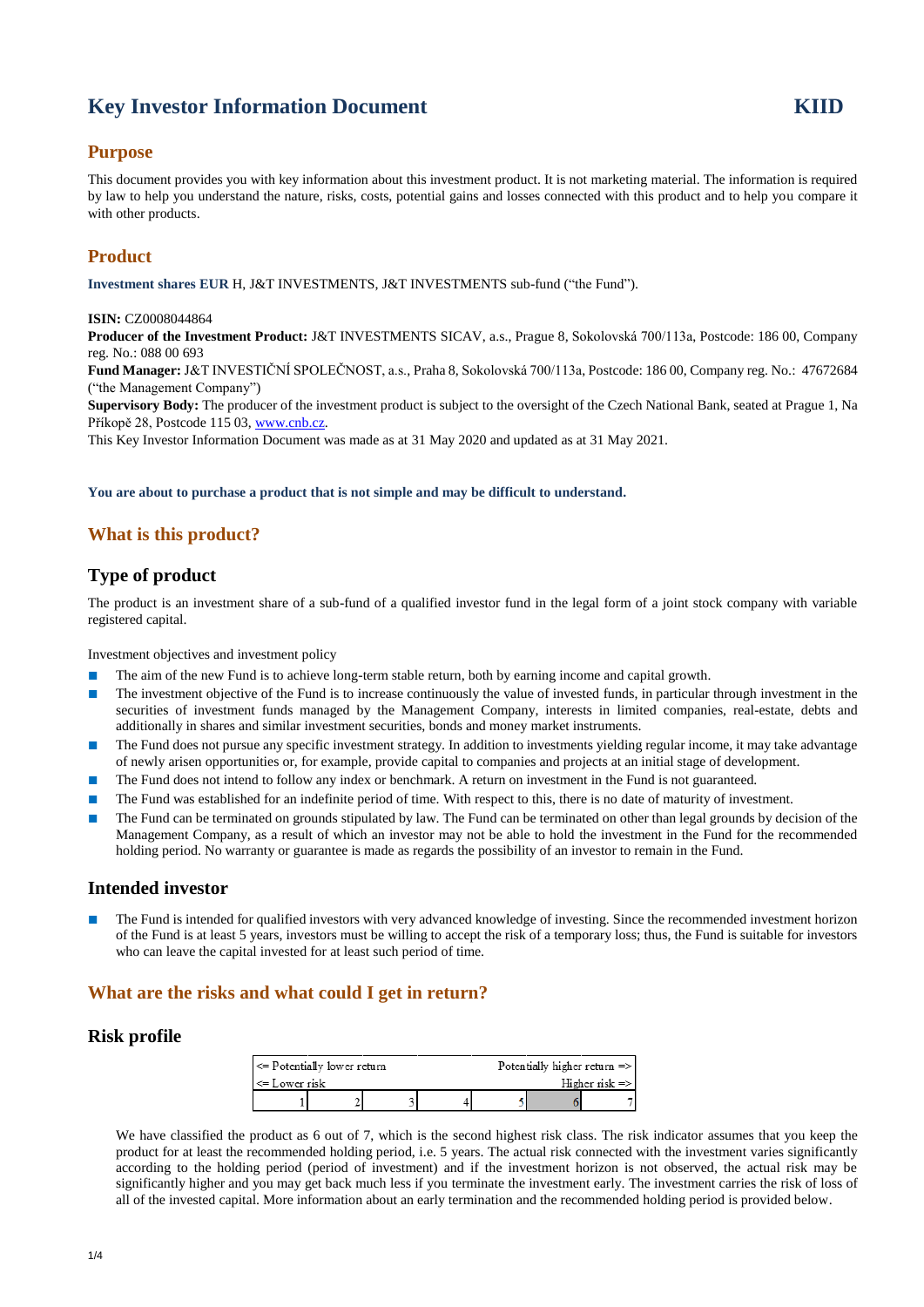#### **Performance scenarios**

| <b>Scenarios</b> | <b>Investment of EUR 10,000</b>     | l year    | 3 years   | 5 years   |
|------------------|-------------------------------------|-----------|-----------|-----------|
| <b>Stress</b>    | What you might get back after costs | 2 2 9 4   | 1 3 8 3   | 1 1 1 7   |
|                  | Average return each year            | $-77,06%$ | -48,28%   | $-35,49%$ |
| <b>Unfavour</b>  | What you might get back after costs | 9 0 5 5   | 9 8 4 1   | 11 255    |
| able             | Average return each year            | $-9,45%$  | $-0.53\%$ | 2,39%     |
| Moderate         | What you might get back after costs | 11 342    | 14 5 12   | 18 5 6 6  |
|                  | Average return each year            | 13,42%    | 13.22%    | 13,17%    |
| Favourabl        | What you might get back after costs | 14 0 85   | 21 217    | 30 367    |
| e                | Average return each year            | 40,85%    | 28,50%    | 24,88%    |

■ This table shows the money that you could get back over the next 5 years under different scenarios, assuming that you invest EUR 10,000.

- The scenarios shown illustrate how your investment could perform. You can compare them with the scenarios of other products.
- The scenarios presented are an estimate of future performance. What you get will vary depending on how the market performs and how long you keep the investment/product.
- The stress scenario shows what you could get back in extreme market circumstances and it does not take into account a situation when we are unable to pay you.
- This product cannot be cashed in easily. This means that it is difficult to estimate how much you would get back if you cashed in before the end of the recommended holding period. You will either be unable to cash in early or you will have to pay high costs or take a large loss if you do so.
- The figures shown include all the costs of the product itself, but may not include all the costs that you pay to your advisor or distributor. The figures do not take into account your personal tax situation, which may also affect how much you get back.
- Be aware of liquidity risk. The Fund is obliged to redeem your investment shares according to your choice within 4, 12 or 24 months of receiving a request for redemption of investment shares. Depending on the selected redemption period, you may be charged a redemption fee (an exit charge, see "How long should I hold the investment? Can I take my money out early?").
- The summary risk-profile indicator does not include other risks associated with the investment: Operational risk stemming from potential deficiencies or failure of internal processes, the risk of human factor or failure due to external circumstances. Settlement risk, which is theoretical possibility that a transaction will not be settled as anticipated, e.g. due to counterparty default. The Suistainability risk.
- Be aware of currency risk. The Fund invests in investment assets situated in the European Union and therefore its performance also depends on the exchange rate between the currency of the country where the investment is situated and the Czech koruna, in which the product is denominated.
- If the issuer of the underlying assets cannot meet its obligations, you might lose all of your investments.
- Be aware of sustainability risks (ESG), where a negative event in individual areas of sustainability, ie the environment, society and governance, can lead to a reduction in the value of the investment.

### **What happens if J&T INVESTMENTS SICAV, a.s. is unable to pay out?**

The obligations between you and the Fund or J&T INVESTIČNÍ SPOLEČNOST, a.s. are not covered by any investor compensation or guarantee scheme. If you believe that J&T INVESTIČNÍ SPOLEČNOST, a.s. has acted in violation of legal regulations during investment share redemption or pay-out, you can file a complaint. Further, you can contact the Czech National Bank or you can exercise your right by filing a complaint with a relevant court.

The assets of the Fund are segregated both legally and on the books from the assets of J&T INVESTIČNÍ SPOLEČNOST, a.s. and other managed funds. If the licence of J&T INVESTIČNÍ SPOLEČNOST, a.s. to manage the Fund is revoked, the management will be transferred to another management company. If the case of insolvency of J&T INVESTIČNÍ SPOLEČNOST, a.s., an insolvency administrator will secure the transfer of the management of the Fund to another management company or the liquidation of the Fund. Other grounds of dissolution of the Fund are specified in the statutes of the Fund.

If redemption is requested by shareholders owning at least 30% of the fund capital, a value corresponding to at least 10% of the value at which redemption is made under standard conditions by means of financial payment will belong to you. The remaining value constituting up to 90% of the value at which redemption is made under standard conditions may be settled in-kind by shares of a business corporation, where the assets of such corporation established specially for this purpose correspond proportionally to the assets in which the Fund invests. Share redemption may be suspended pursuant to the law and the statutes of the Fund for a maximum of 3 months. J&T INVESTIČNÍ SPOLEČNOST, a.s. will immediately notify the Czech National Bank of the suspension and publish the information on www. jtis.cz.

#### **What are the costs?**

The reduction in yield (RIY) shows what impact the total costs that you pay will have on the investment return you might get. The total costs take into account one-off, ongoing, incidental, direct and indirect costs. The amounts shown here are the cumulative costs for three different holding periods.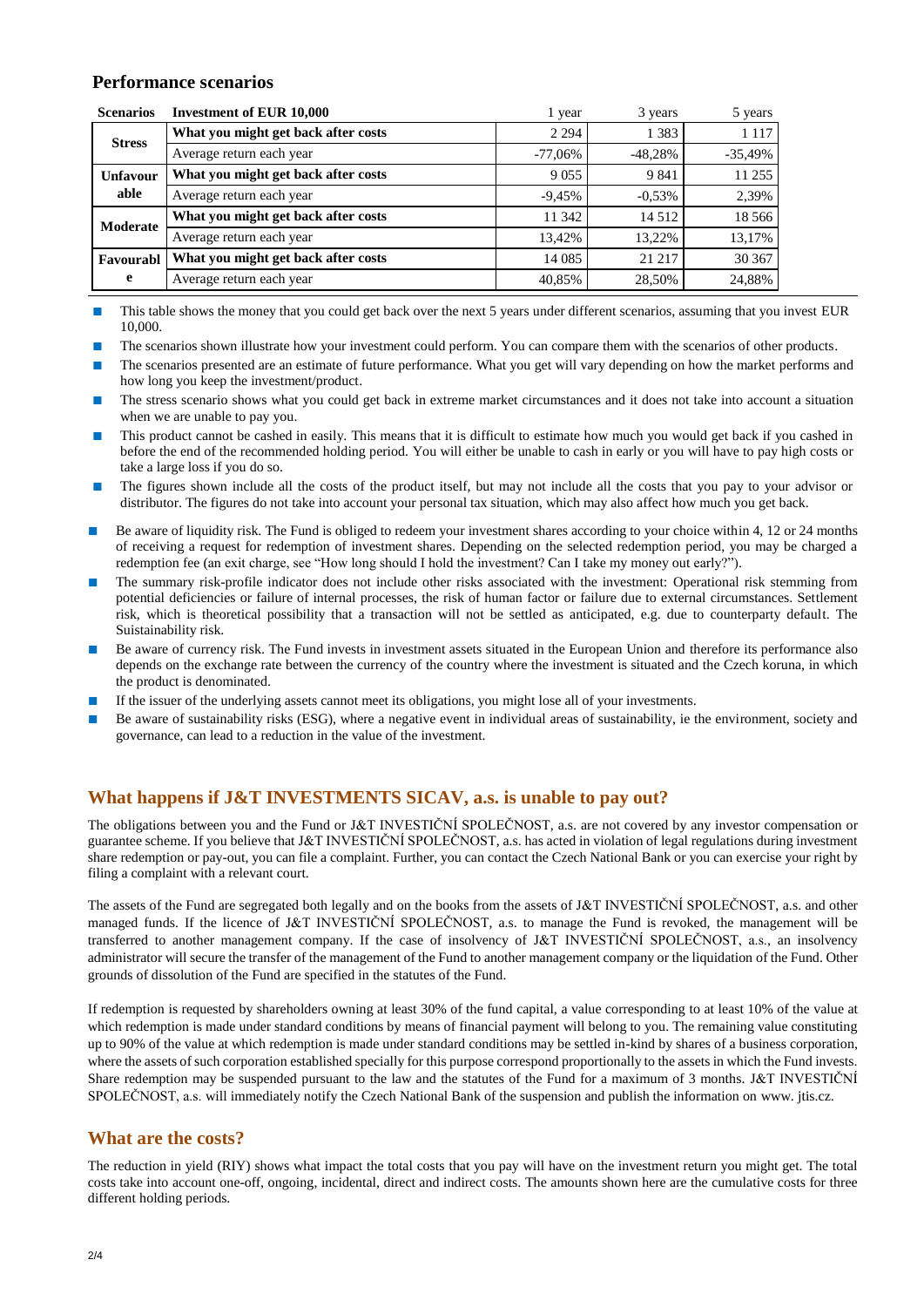The person selling you or advising you about this product may charge you other costs. If so, this person will provide you with information about these costs and show you the impact that all costs will have on your investment over time.

٦

| <b>Costs over time</b>                                                                            | <b>Investment EUR 10,000</b>           |                                         |                                                                         |  |  |  |
|---------------------------------------------------------------------------------------------------|----------------------------------------|-----------------------------------------|-------------------------------------------------------------------------|--|--|--|
| <b>Scenarios</b>                                                                                  | If you make redemption after<br>1 year | If you make redemption after 3<br>vears | If you make redemption after 5<br>years (recommended holding<br>period) |  |  |  |
| <b>Total</b><br>with<br>costs<br>a<br>redemption period of up<br>to 4 months                      | EUR 1,975                              | EUR 2,325                               | EUR 2,675                                                               |  |  |  |
| Impact on return (RIY) in<br>case of requests with a pay-<br>out period of up to 4<br>months      | 19.75%                                 | 7.75%                                   | 5.35%                                                                   |  |  |  |
| Impact on return (RIY) in<br>case of requests with a pay-<br>out period of up to 12<br>months     | 6.75%                                  | 3.42%                                   | 2.75%                                                                   |  |  |  |
| Impact on return $(RIY)$ ) in<br>case of requests with a pay-<br>out period of up to 24<br>months | 4.75%                                  | 2.75%                                   | 2.35%                                                                   |  |  |  |

### **Structure of costs**

 $\mathsf{r}$ 

| <b>One-off costs</b>    | Entry costs                 |          | The impact of the costs you pay when entering your investment. The<br>0.60% figure is based on the maximum amount of the entry fee; the actual<br>amount is determined by the distributor of the product. |  |  |
|-------------------------|-----------------------------|----------|-----------------------------------------------------------------------------------------------------------------------------------------------------------------------------------------------------------|--|--|
|                         | Exit costs                  |          | The impact of the costs of exiting your investment after the lapsing of<br>3.00% the recommended holding period. The figure is based on the maximum<br>amount of the exit fee.                            |  |  |
| <b>Ongoing costs</b>    | Portfolio transaction costs | $0.00\%$ | The impact of the costs of us buying and selling underlying<br>investments for the product.                                                                                                               |  |  |
|                         | Other ongoing costs         | 1.75%    | The impact of the costs that we take each year for managing your<br>investments.                                                                                                                          |  |  |
|                         | Performance fees            |          | 0.00% The impact of the performance fee.                                                                                                                                                                  |  |  |
| <b>Incidental costs</b> | Carried interest            |          | 0.00% The impact of the carried interests.                                                                                                                                                                |  |  |

This table shows the impact of the different types of costs on the expected annual return that you might get at the end of the recommended holding period (breakdown of the 5.35% value from the table above). For the sake of completeness, the table gives the impact on return for all pay-out periods.

### **How long should I hold the investment? Can I take my money out early?**

#### **Recommended holding period: 5 years**

**Exit charges:** You can request redemption of your investment shares from J&T INVESTIČNÍ SPOLEČNOST, a.s. at any time. You can select three periods for settling redemption, 4, 12 and 24 months after making the request. Depending on the period selected, J&T INVESTIČNÍ SPOLEČNOST, a.s. may apply an exit charge for redemption settlement of 15% (for periods of up to 4 months), 5% (for a period of up to 12 months) or 2% (for a period of up to 24 months) of the value of investment shares being redeemed (see the previous section of this document). Therefore, the period of holding investment shares does not influence the amount of the exit charge and the exit charge is dependent on the selected period of redemption settlement. The value of shares being redeemed will be determined on the basis of the last available and published valuation of the investment share, available on the day of settling your request.